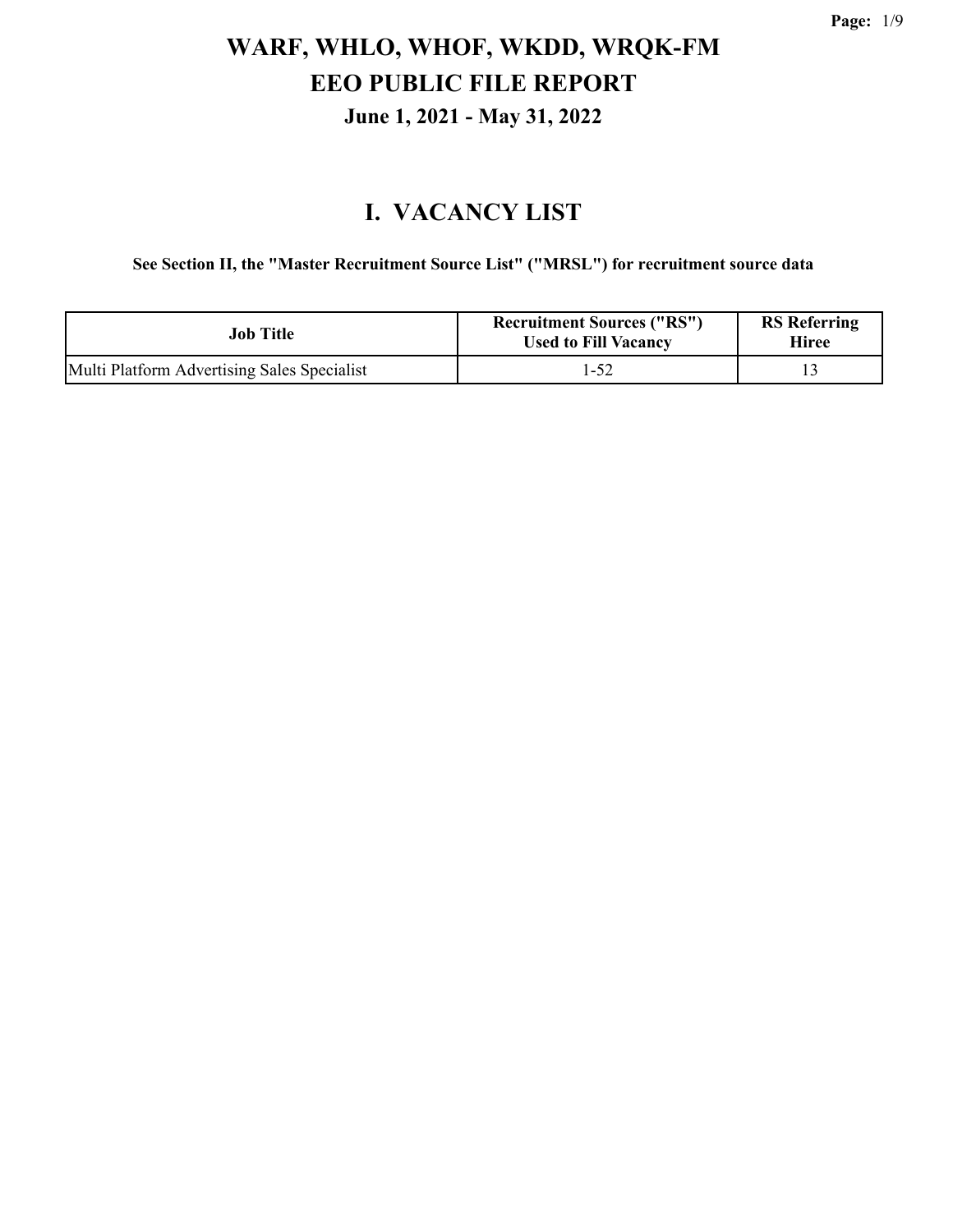| <b>RS</b><br><b>Number</b> | <b>RS</b> Information                                                                                                                                       | <b>Source Entitled</b><br>to Vacancy<br><b>Notification?</b><br>(Yes/No) | <b>No. of Interviewees</b><br><b>Referred by RS</b><br>Over<br><b>Reporting Period</b> |
|----------------------------|-------------------------------------------------------------------------------------------------------------------------------------------------------------|--------------------------------------------------------------------------|----------------------------------------------------------------------------------------|
| $\mathbf{1}$               | Akron Beacon Journal Newspaper<br>44 E. Exchange Street<br>Akron, Ohio 44304<br>Phone: 330-996-3600<br>Email: tmoore@thebeaconjournal.com<br>Theresa Moore  | N                                                                        | $\boldsymbol{0}$                                                                       |
| $\overline{2}$             | AllAccess.com<br>28955 Pacific Coast Hwy<br>Malibu, California 90265<br>Email: jdenver@allaccess.com<br><b>Career Services</b>                              |                                                                          | $\boldsymbol{0}$                                                                       |
| 3                          | Alliance Area Chamber of Commerce<br>210 E. Main Street<br>Alliance, Ohio 44601<br>Phone: 330-823-6260<br>Email: Mark@allianceohiochamber.org<br>Mark Locke | N                                                                        | $\boldsymbol{0}$                                                                       |
| 4                          | American Sportscasters Association, Inc.<br>225 Broadway Suite 2030<br>New York, New York 10007<br>Email: LSchwa8918@aol.com<br><b>Career Services</b>      | N                                                                        | $\boldsymbol{0}$                                                                       |
| 5                          | <b>Ashland University</b><br>40 College Avenue<br>Ashalnd, Ohio 44805<br>Email: cdcstaff@ashland.edu<br><b>Career Services</b>                              | N                                                                        | $\boldsymbol{0}$                                                                       |
| 6                          | Baldwin Wallace College<br>275 Eastland Road<br>Berea, Ohio 44017<br>Phone: 2108199707<br>Email: career@bw.edu<br><b>Career Services</b>                    | N                                                                        | 0                                                                                      |
| 7                          | Bowling Green State University<br>318 Math Science<br>Bowling Green, Ohio 43403<br>Email: careerservices@bgsu.edu.<br>career Services                       | ${\bf N}$                                                                | $\boldsymbol{0}$                                                                       |
| 8                          | Bryant & Stratton College<br>3121 Euclid Avenue<br>Cleveland, Ohio 44115<br>Email: wjgholson@bryantstratton.edu<br><b>Career Services</b>                   | N                                                                        | $\boldsymbol{0}$                                                                       |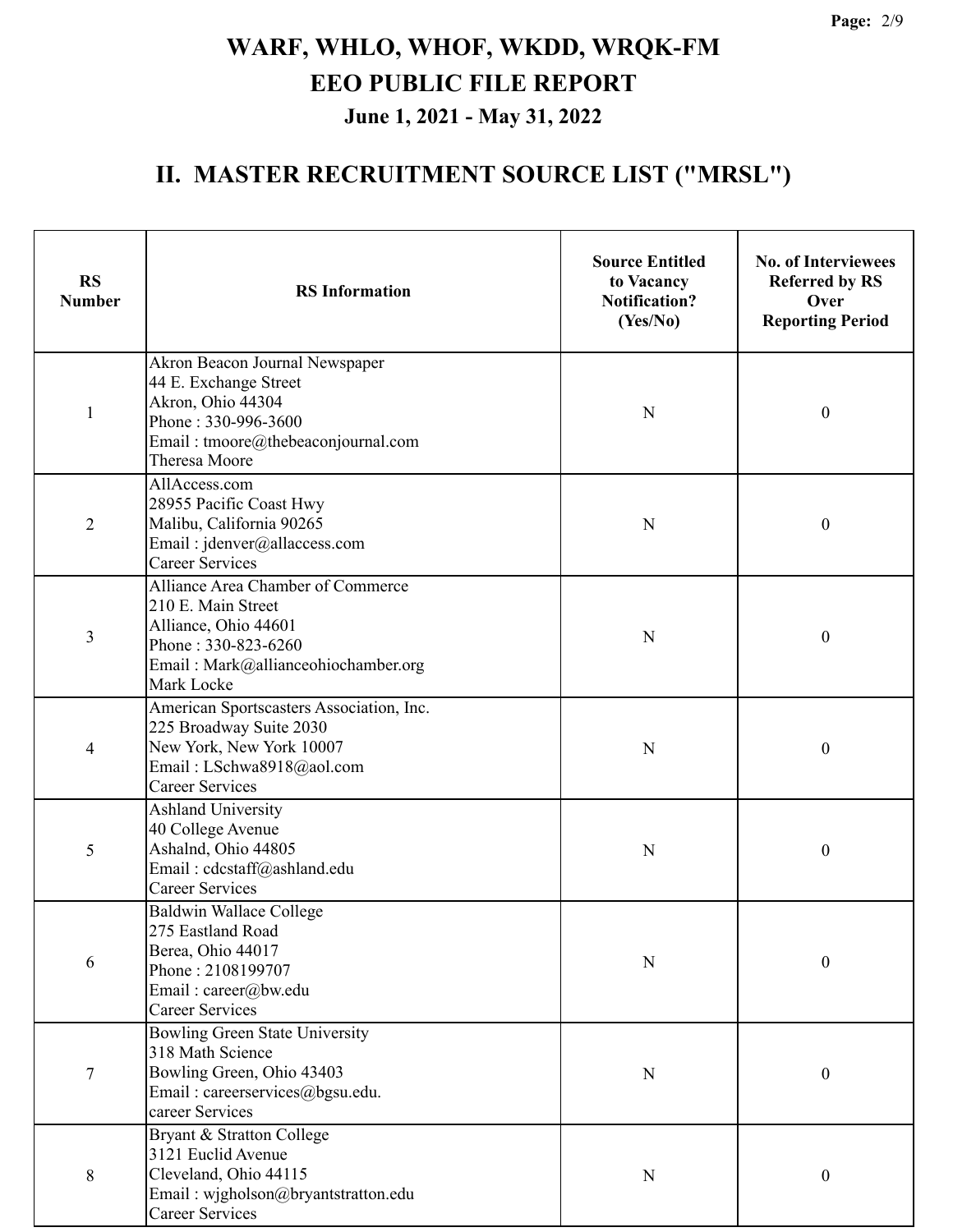| <b>RS</b><br><b>Number</b> | <b>RS</b> Information                                                                                                                                               | <b>Source Entitled</b><br>to Vacancy<br><b>Notification?</b><br>(Yes/No) | <b>No. of Interviewees</b><br><b>Referred by RS</b><br>Over<br><b>Reporting Period</b> |
|----------------------------|---------------------------------------------------------------------------------------------------------------------------------------------------------------------|--------------------------------------------------------------------------|----------------------------------------------------------------------------------------|
| 9                          | <b>Canton Repository</b><br>500 S. Market Street<br>Canton, Ohio 44702<br>Phone: 330-580-8400<br>Email: classconnect@cantonrep.com<br><b>Classified Advertising</b> | $\mathbf N$                                                              | $\boldsymbol{0}$                                                                       |
| 10                         | City of Massillon EEO Office<br>Massillon City Hall<br>Massillon, Ohio 44646<br>Phone: 330-830-1734<br>Email: LBenson@MassillonOhio.gov<br>Linda Benson             | N                                                                        | $\boldsymbol{0}$                                                                       |
| 11                         | College of Wooster<br>1189 Beall Avenue<br>Wooster, Ohio 44691<br>Phone: 330-263-2526<br>Email: Career@wooster.edu<br><b>Career Services</b>                        | Y                                                                        | $\boldsymbol{0}$                                                                       |
| 12                         | DeVry University<br>6000 Lombardo<br>Seven Hills, Ohio 44131<br>Email: CSlovinski@devry.edu<br><b>Career Services</b>                                               | N                                                                        | $\boldsymbol{0}$                                                                       |
| 13                         | Employee Referral                                                                                                                                                   | ${\bf N}$                                                                | 1                                                                                      |
| 14                         | <b>Employment Connection/Ohio Means Jobs</b><br>11699 Brookpark Road<br>Parma, Ohio 44130<br>Email: omj-help-desk@jfs.ohio.gov<br>Career Services                   | N                                                                        | $\boldsymbol{0}$                                                                       |
| 15                         | Goodwill Industries<br>408 Ninth Street SW<br>Canton, Ohio 44707<br>Phone: 330-445-1065<br>Email: info@goodwillakron.org<br><b>Crystal Page</b>                     | $\mathbf N$                                                              | $\boldsymbol{0}$                                                                       |
| 16                         | Hiram College<br>P.O. Box 67<br>Hiram, Ohio 44234<br>Email: careercenter@hiram.edu<br><b>Career Services</b>                                                        | N                                                                        | $\boldsymbol{0}$                                                                       |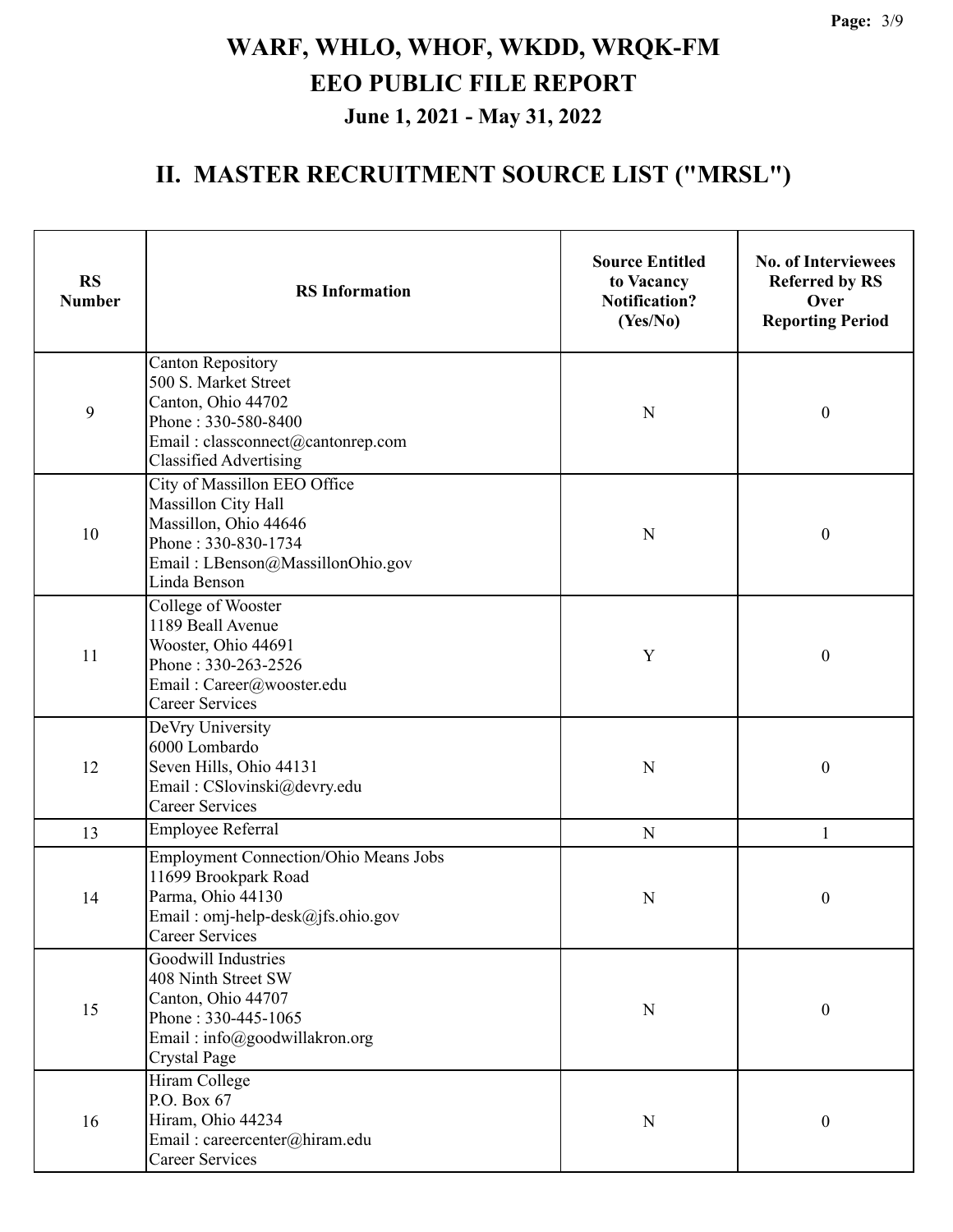| <b>RS</b><br><b>Number</b> | <b>RS</b> Information                                                                                                                                                                                         | <b>Source Entitled</b><br>to Vacancy<br><b>Notification?</b><br>(Yes/No) | <b>No. of Interviewees</b><br><b>Referred by RS</b><br>Over<br><b>Reporting Period</b> |
|----------------------------|---------------------------------------------------------------------------------------------------------------------------------------------------------------------------------------------------------------|--------------------------------------------------------------------------|----------------------------------------------------------------------------------------|
| 17                         | iHeartMedia.dejobs.org<br>20880 Stone Oak Pkwy<br>San Antonio, Texas 78258<br>Phone: 210-253-5126<br>Url: http://www.iheartmedia.dejobs.org<br><b>Talent Acquisition Coordinator</b><br><b>Manual Posting</b> |                                                                          | $\boldsymbol{0}$                                                                       |
| 18                         | iHeartMediaCareers.com<br>20880 Stone Oak Pkwy<br>San Antonio, Texas 78258<br>Phone: 210-253-5126<br>Url: http://www.iheartmediacareers.com<br><b>Talent Acquisition Coordinator</b><br><b>Manual Posting</b> | N                                                                        | $\boldsymbol{0}$                                                                       |
| 19                         | John Carroll University<br>20700 North Park Blyd<br>Cleveland, Ohio 44118<br>Email: nmarzano@jcu.edu<br><b>Career Services</b>                                                                                | N                                                                        | $\boldsymbol{0}$                                                                       |
| 20                         | JRC - John Robert Coleman Center<br>1731 Grace Avenue NE<br>Canton, Ohio 44705<br>Phone: 330-455-3873<br>Email: info@jrccares.org<br>Lee Ann Chiewitz                                                         | N                                                                        | $\boldsymbol{0}$                                                                       |
| 21                         | Kent State University Career Svcs<br>261 Michael Schwartz Ctr PO Box 5190<br>Kent, Ohio 44240<br>Phone: 330-672-8361<br>Url : kent.edu<br>Email: KGRAU1@kent.edu<br>K. Grau                                   | $\mathbf N$                                                              | $\boldsymbol{0}$                                                                       |
| 22                         | Lake Erie College<br>391 W. Washington St<br>Painesville, Ohio 44077<br>Email: erevans@lec.edu<br><b>Career Services</b>                                                                                      | $\mathbf N$                                                              | $\boldsymbol{0}$                                                                       |
| 23                         | Lakeland Community College<br>7700 Clocktower Drive<br>Kirtland, Ohio 44094<br>Email: careerservices@lakelandcc.edu<br><b>Career Services</b>                                                                 | $\mathbf N$                                                              | $\boldsymbol{0}$                                                                       |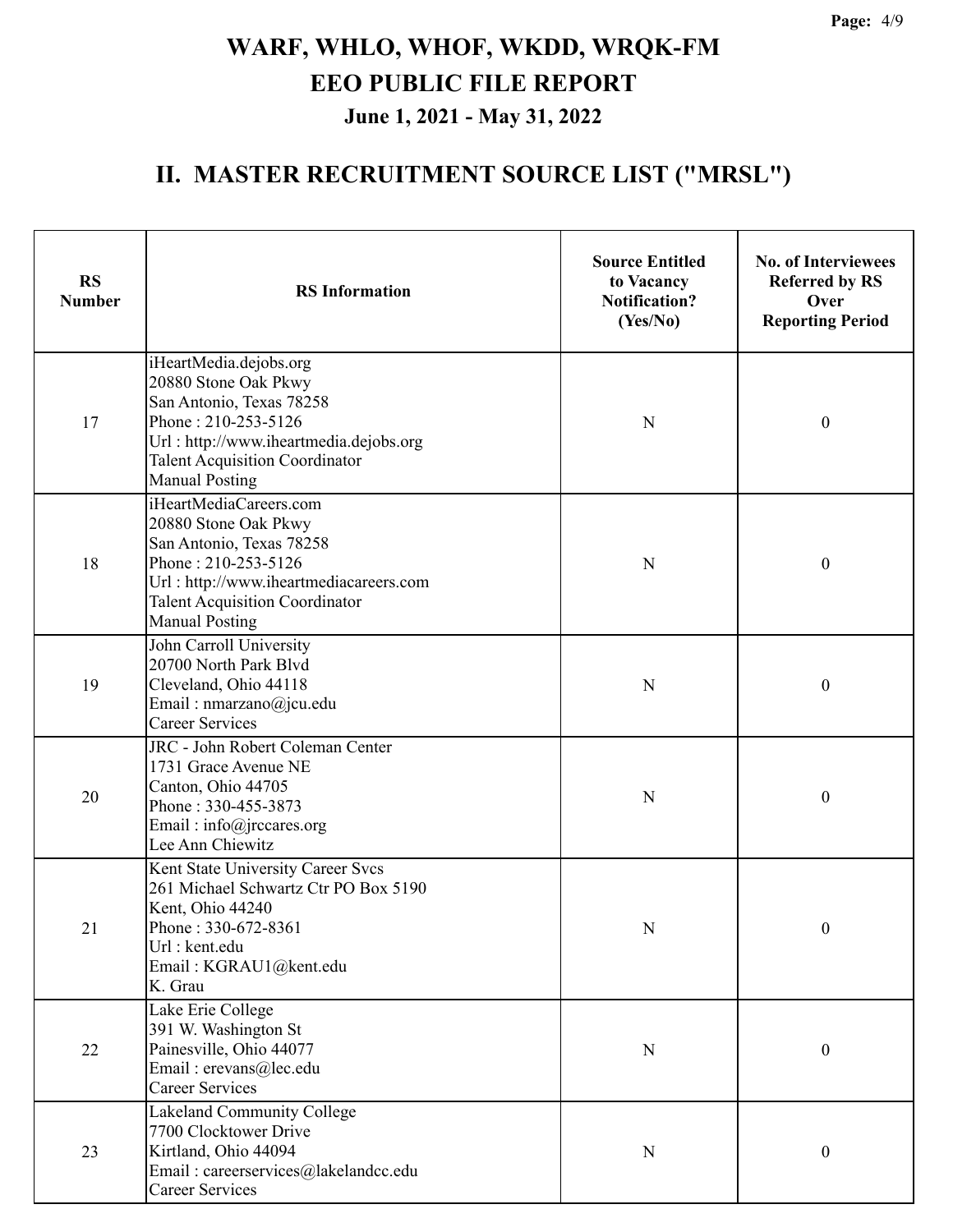| <b>RS</b><br><b>Number</b> | <b>RS</b> Information                                                                                                                                     | <b>Source Entitled</b><br>to Vacancy<br><b>Notification?</b><br>(Yes/No) | <b>No. of Interviewees</b><br><b>Referred by RS</b><br>Over<br><b>Reporting Period</b> |
|----------------------------|-----------------------------------------------------------------------------------------------------------------------------------------------------------|--------------------------------------------------------------------------|----------------------------------------------------------------------------------------|
| 24                         | Lorain County Community College<br>1005 Abbe Road<br>Elyria, Ohio 44094<br>Email: careers@lorainccc.edu<br><b>Career Services</b>                         | N                                                                        | $\boldsymbol{0}$                                                                       |
| 25                         | Mahoning County Joint Vocational School<br>7300 N. Palmyra Rd<br>Canfield, Ohio 44406<br>N<br>Email: Jim.jarvis@mahoningctc.com<br><b>Career Services</b> |                                                                          | $\boldsymbol{0}$                                                                       |
| 26                         | Malone College<br>2600 Cleveland Ave. NW<br>Canton, Ohio 44709<br>Phone: 330-471-8250<br>Email: css@malone.edu<br><b>Career Services</b>                  | N                                                                        | $\boldsymbol{0}$                                                                       |
| 27                         | Marietta College<br>215 Fifth Street<br>Marietta, Ohio 45750<br>Email: cc@marietta.edu<br><b>Career Services</b>                                          | N                                                                        | $\boldsymbol{0}$                                                                       |
| 28                         | Mount Union College<br>1972 Clark Avenue<br>Alliance, Ohio 44601<br>Phone: 330-823-8685<br>Email: FugettSB@MountUnion.Edu<br>Sara Fugett                  | N                                                                        | $\boldsymbol{0}$                                                                       |
| 29                         | <b>NAACP Placement Office</b><br>2131 Fairhill Road<br>Cleveland, Ohio<br>Email: Clevelandbranchnaacp@gmail.com<br><b>Career Services</b>                 | N                                                                        | 0                                                                                      |
| 30                         | National Assoc of Hispanic Journalists<br>1193 National Press Bldg<br>Washington, District of Columbia<br>Email: nahj@nahj.org<br><b>Career Services</b>  | N                                                                        | $\boldsymbol{0}$                                                                       |
| 31                         | Notre Dame College<br>4545 College Road<br>Cleveland, Ohio<br>Email: fjones@ndc.edu<br>Career Services                                                    | N                                                                        | $\boldsymbol{0}$                                                                       |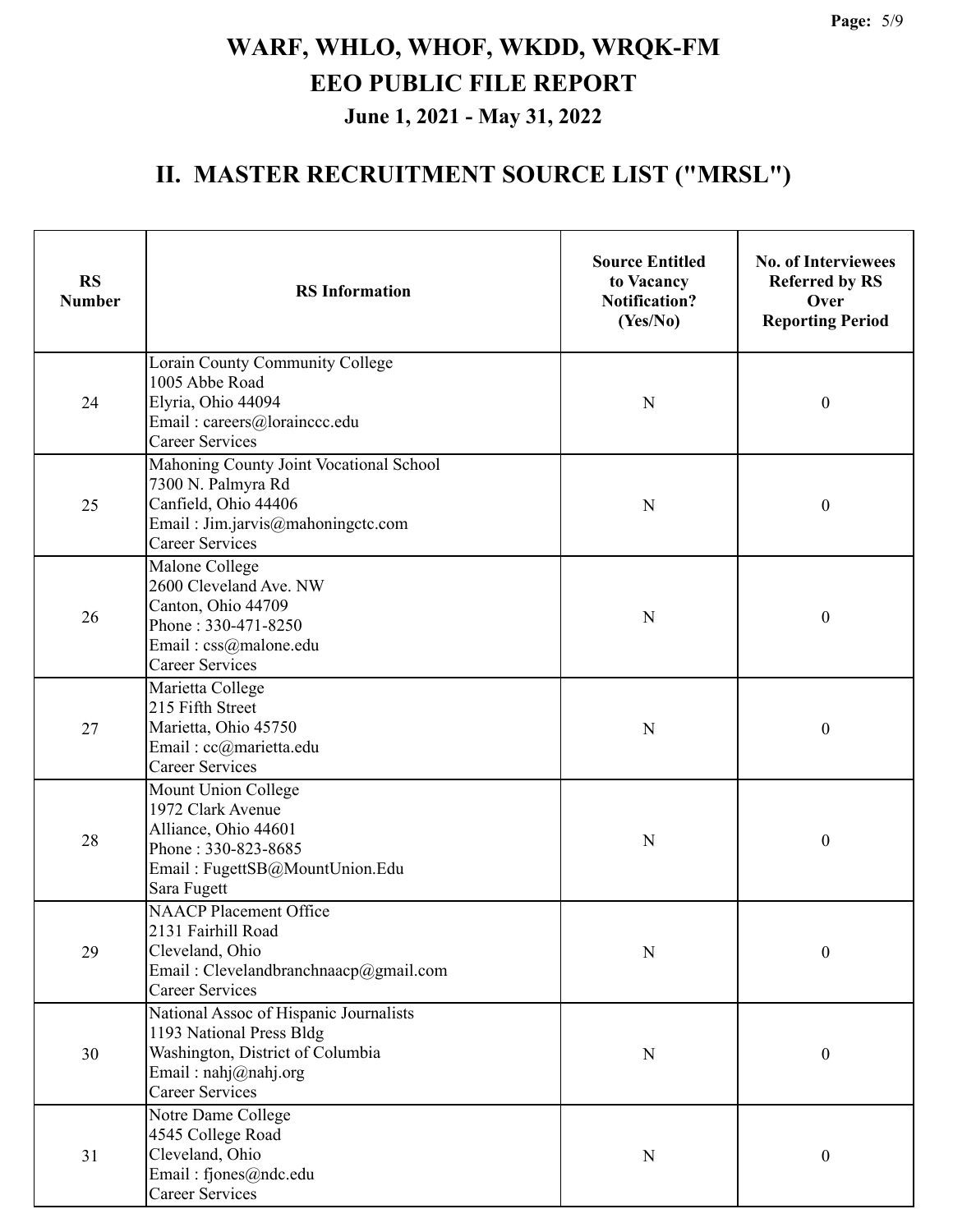| <b>RS</b><br><b>Number</b> | <b>RS</b> Information                                                                                                                                                                     | <b>Source Entitled</b><br>to Vacancy<br><b>Notification?</b><br>(Yes/No) | <b>No. of Interviewees</b><br><b>Referred by RS</b><br>Over<br><b>Reporting Period</b> |
|----------------------------|-------------------------------------------------------------------------------------------------------------------------------------------------------------------------------------------|--------------------------------------------------------------------------|----------------------------------------------------------------------------------------|
| 32                         | Office of Equal Opportunity<br>601 Lakeside Avenue<br>Cleveland, Ohio<br>Fax: 1-216-664-3870<br><b>Career Services</b>                                                                    | N                                                                        | $\boldsymbol{0}$                                                                       |
| 33                         | Office of Multicultural Development<br>Simmons Hall Room 305 Complex University of Akron<br>Akron, Ohio 44325-1804<br>Phone: 330-972-6769<br>Email: rjp28@uakron.edu<br>Reyna J. Perez    | N                                                                        | $\boldsymbol{0}$                                                                       |
| 34                         | Ohio Center for Broadcasting Cleveland Campus<br>9885 Rockside Road, Suite 160<br>Valley View, Ohio<br>Email: jhardy@beonair.com<br><b>Career Services</b>                                | N                                                                        | $\boldsymbol{0}$                                                                       |
| 35                         | Ohio Means Jobs<br>822 30th St NW<br>Canton, Ohio 44709<br>Phone: 614-466-6650<br>Email: angela.terez@jfs.ohio.gov<br>Angela Terez                                                        | N                                                                        | $\boldsymbol{0}$                                                                       |
| 36                         | Ohio Media School - Cleveland<br>9000 Sweet Valley Drive<br>Valley View, Ohio 44125<br>Phone: 216-447-9117<br>Email: Lleciejewski@Beonair.com<br>Fax: 1-234-203-2768<br>Linda Leciejewski | N                                                                        | $\boldsymbol{0}$                                                                       |
| 37                         | Ohio University<br>Baker University Center, 533<br>Athens, Ohio<br>Email: jaunaraj@ohio.edu<br><b>Career Services</b>                                                                     | $\mathbf N$                                                              | $\boldsymbol{0}$                                                                       |
| 38                         | Radio 1 Broadcast School<br>700 3rd Street N. LL-7<br>LaCrosse, Wisconsin<br>Email: director@radio1school.com<br><b>Career Services</b>                                                   | ${\bf N}$                                                                | $\boldsymbol{0}$                                                                       |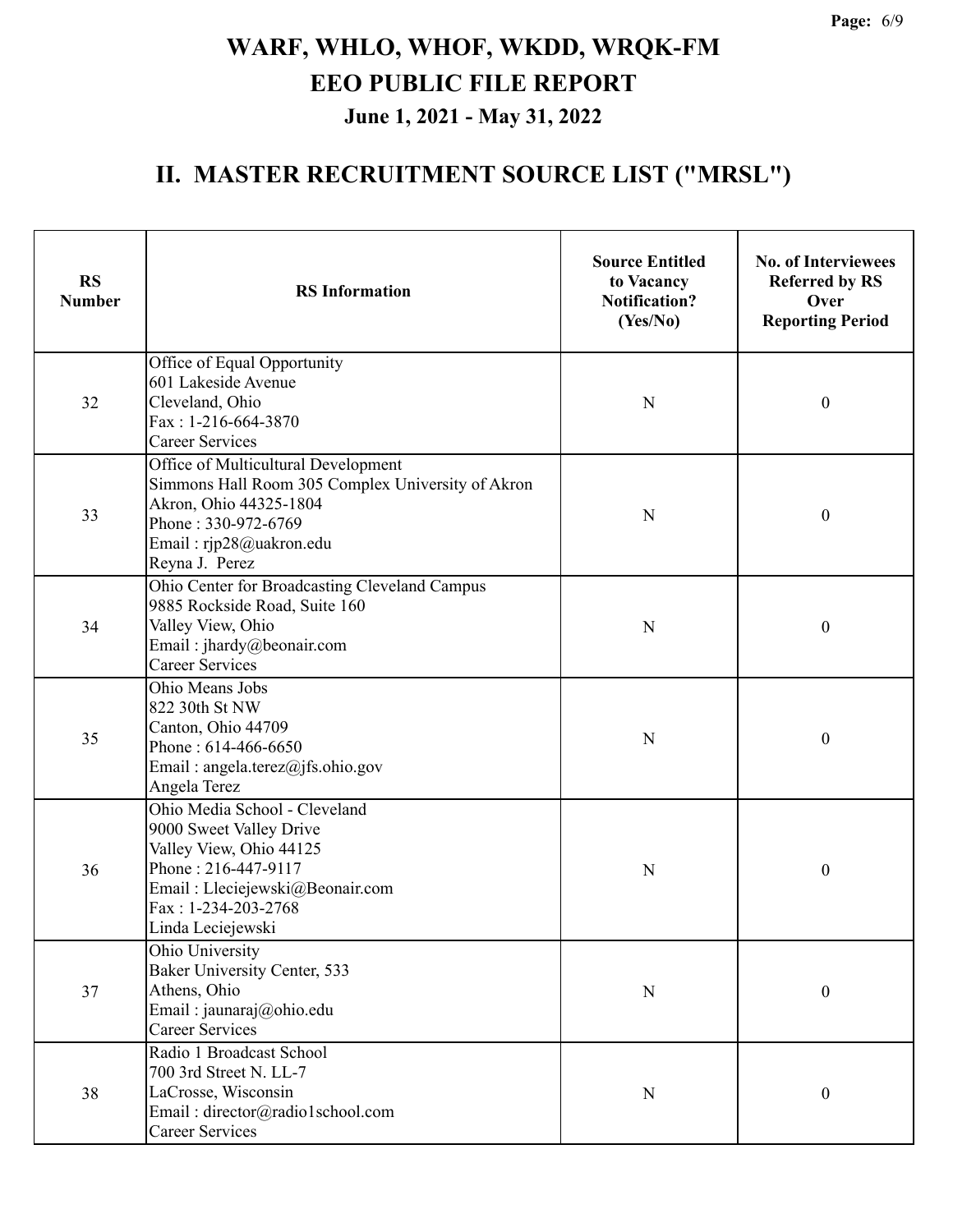| <b>RS</b><br><b>Number</b> | <b>RS</b> Information                                                                                                                                                            | <b>Source Entitled</b><br>to Vacancy<br><b>Notification?</b><br>(Yes/No) | <b>No. of Interviewees</b><br><b>Referred by RS</b><br>Over<br><b>Reporting Period</b> |
|----------------------------|----------------------------------------------------------------------------------------------------------------------------------------------------------------------------------|--------------------------------------------------------------------------|----------------------------------------------------------------------------------------|
| 39                         | Specs Howard School of Broadcast Arts<br>19900 W. Nine Mile Road<br>Southfield, Michigan<br>Email: nshiner@specshoward.edu<br><b>Career Services</b>                             | N                                                                        | $\boldsymbol{0}$                                                                       |
| 40                         | Stark Jobs.com<br>555 Market Ave. North Suite 201<br>Canton, Ohio 44702<br>Url: starkjobs.com<br>Email: info@careermarketplace.com<br><b>Career Services</b>                     | Y                                                                        | $\boldsymbol{0}$                                                                       |
| 41                         | <b>Stark State Technical College</b><br>6200 Frank Avenue NW<br>Canton, Ohio 44720<br>Phone: 330-494-6170<br>Email: mhinkel@starkstate.edu<br>Mandy Hinkel                       | N                                                                        | $\boldsymbol{0}$                                                                       |
| 42                         | Summit County Dept of Job & Family Services<br>1180 S Main Street #102<br>Akron, Ohio 44301<br>Phone: 330-643-8200<br>Email: SummitE-Docs@jfs.ohio.gov<br>Mr. Alltop             | N                                                                        | $\boldsymbol{0}$                                                                       |
| 43                         | Trumbull Career & Technical Center<br>528 Educational Highway<br>Warren, Ohio 44483<br>Phone: 330-369-3202<br>Email: koula.glarosross@tctchome.com<br>Koula Glaros-Ross Gensburg | N                                                                        | $\boldsymbol{0}$                                                                       |
| 44                         | University of Akron Career Management<br>Chrank Hall North Room 153<br>Akron, Ohio<br>Email: bf2@uakron.edu<br>Barbara Ferrell                                                   | ${\bf N}$                                                                | $\boldsymbol{0}$                                                                       |
| 45                         | Urban League of Greater Cleveland<br>1255 Euclid Avenue<br>Cleveland, Ohio<br>Fax: 1-216-622-0997<br>Career Services                                                             | N                                                                        | 0                                                                                      |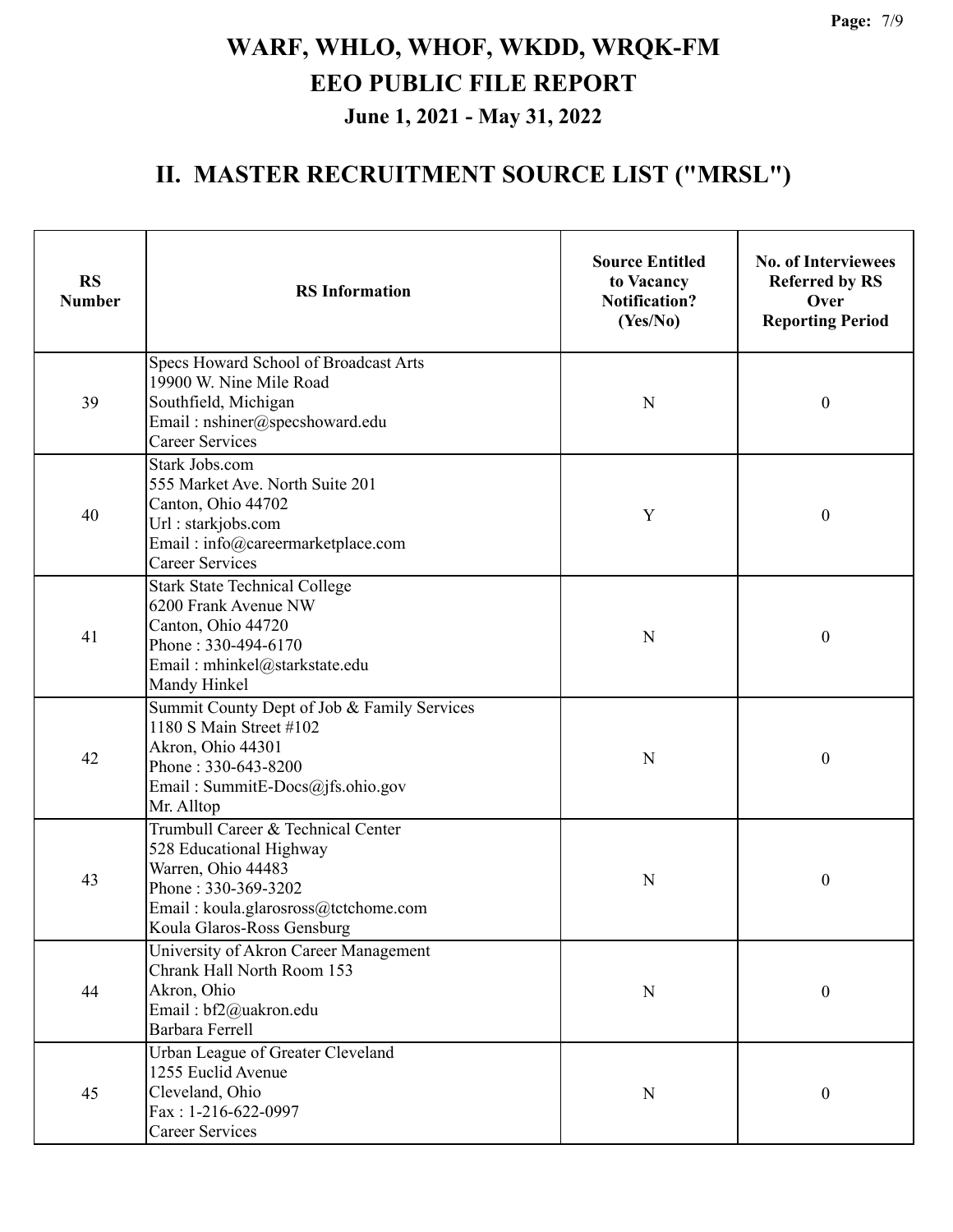| <b>RS</b><br><b>Number</b> | <b>RS</b> Information                                                                                                                                                                                        | <b>Source Entitled</b><br>to Vacancy<br><b>Notification?</b><br>(Yes/No) | <b>No. of Interviewees</b><br><b>Referred by RS</b><br>Over<br><b>Reporting Period</b> |
|----------------------------|--------------------------------------------------------------------------------------------------------------------------------------------------------------------------------------------------------------|--------------------------------------------------------------------------|----------------------------------------------------------------------------------------|
| 46                         | Ursuline College<br>2550 Lander Road<br>Pepper Pike, Ohio<br>N<br>Email: careerservices@ursuline.edu<br><b>Career Services</b>                                                                               |                                                                          | $\boldsymbol{0}$                                                                       |
| 47                         | <b>Walsh University</b><br>2020 Easton Street NW<br>North Canton, Ohio 44720<br>Phone: 330-244-4771<br>Email: rhosler@walsh.edu<br><b>Career Development</b><br>Prong 2 Ended Date: 1/19/2022                |                                                                          | $\boldsymbol{0}$                                                                       |
| 48                         | Westminster College<br><b>Career Placement Dept</b><br>New Wilmington, Pennsylvania<br>Email: houghja@westminster.edu<br><b>Career Services</b>                                                              | N                                                                        | $\boldsymbol{0}$                                                                       |
| 49                         | Women in Communications<br>100 Executive Parkway<br>Hudson, Ohio 44236<br>Phone: 216-556-4890<br>Email: members@womcom.org<br>Personnel Dept                                                                 | Y                                                                        | $\boldsymbol{0}$                                                                       |
| 50                         | Workforce Initiative Association<br>822 30th Street NW<br>Canton, Ohio 44709<br>Phone: 330-433-9675<br>Email: info@omjwork.com<br><b>Career Services</b>                                                     | Y                                                                        | $\boldsymbol{0}$                                                                       |
| 51                         | www.mediagignow.com<br>300 South Riverside Plaza Suite 800<br>Chicago, Illinois 60606<br>Phone: 336-553-0620<br>Url: http://www.mediagignow.com<br>Email: customerservice@mediagignow.com<br>MediaGigNow.com | N                                                                        | $\boldsymbol{0}$                                                                       |
| 52                         | Youngstown State University<br>1 Unversity Plaza<br>Youngstown, Ohio<br>Email: careerservices@cc.ysu.edu<br><b>Career Services</b>                                                                           | N                                                                        | $\boldsymbol{0}$                                                                       |
|                            | <b>TOTAL INTERVIEWS OVER REPORTING PERIOD:</b>                                                                                                                                                               |                                                                          | 1                                                                                      |